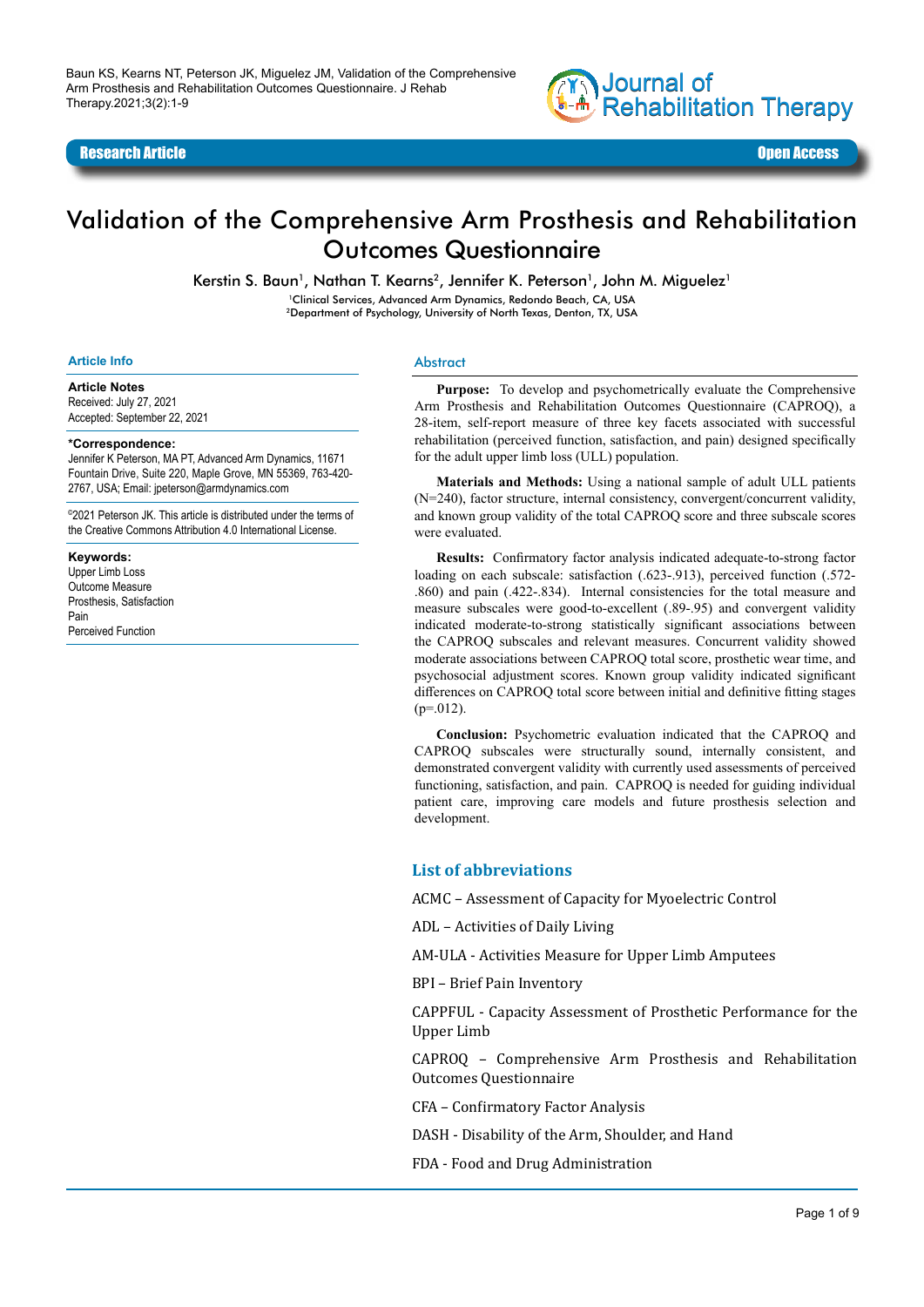ICF - International Classification of Functioning, Disability and Health

OPUS-UEFS – Orthotic and Prosthetic User Survey Upper Extremity Functional Status

TAPES-R - Trinity Amputation and Prosthesis Experience Scales--Revised

UL – Upper limb

ULL- Upper limb loss

WIRB – Western Institutional Review Board

WHO - World Health Organization

#### **Introduction**

Improving treatment outcomes for the upper limb loss (ULL) community, including reducing prosthesis abandonment, hinge on the development and use of reliable, valid measures that comprehensively assess prosthetic rehabilitation, with strong consideration given to factors identified as central to success for this population, namely comfortable wear time and positive psychosocial adjustment $1,2$ . The need for better outcome measures to guide clinical practice and product development for the ULL community is well-documented $3-8$ . Although some of the assessments for prosthesis wearers are limited for use only for specific ULL subpopulations (e.g.., pediatric), others have insufficient evidence of psychometric validity, or simply do not address the unique needs of those with ULL, as they were created for broader upper limb (UL) injury populations5,6,9-11. This results in clinicians and researchers having limited options for evaluation to guide patient care and industry development, often forcing the utilization of measures not designed to address the distinctive issues of ULL and prosthesis function. Despite these known challenges, progress toward measure development has been modest<sup>5,12,13</sup>.

Generally, outcome measures for prosthesis users evaluate either performance with a prosthesis or prosthesis user's perceptions of factors related to their prosthesis and rehabilitation. Among others, the Assessment of Capacity for Myoelectric Control (ACMC)<sup>14</sup>, the Capacity Assessment of Prosthetic Performance for the Upper Limb (CAPPFUL)<sup>15,16</sup>, and the Activities Measure for Upper Limb Amputees (AM-ULA)17 have been developed to assess performance. Patient report outcome measures provide a critical complement to performance measures by enabling insight into the individual's experience and perceptions. A few self-report outcome measures for adults who use UL prostheses have been reported in the literature; however, each has notable limitations that may undermine their utility within the ULL population. For example, the Orthotic and Prosthetic User Survey - Upper Extremity Functional Status (OPUS-UEFS) is a validated measure of prosthesis use and perceived

function, evaluating the ease with which adults with ULL perform 28 activities of daily living and whether they use a prosthesis to perform each task $18$ . However, prosthesis use is not incorporated into scoring and extant research has recommended item reduction, as well as need for further examination of validity $5,19$ . In addition, the OPUS-UEFS does not address critical factors linked to primary metrics of successful rehabilitation such as ability to wear prosthesis comfortably as needed, satisfaction with UL prosthetic rehabilitation and post amputation pain<sup>2,20</sup>. Finally, because the 28 tasks selected focus mostly on one handed activities, which can be completed with the intact hand only, the OPUS-UEFS does not necessarily detect perceived ability with a prosthesis or a change in skill with use of a prosthesis.

 Other patient report measures with validation evidence for use in UL prosthetic rehabilitation include the Trinity Amputation and Prosthesis Experience Scales--Revised (TAPES-R)21-23, the Disabilities of Arm, Shoulder and Hand (DASH) questionnaire<sup>24-26</sup>, as well as the QuickDASH<sup>12,27</sup>. However, neither the DASH nor QuickDASH are designed specifically for the ULL and therefore do not capture information salient to successful prosthetic rehabilitation. The TAPES-R is an amputation/prosthesis-specific measure but was primarily designed for use with lower limb amputees. While it examines satisfaction, pain, and psychosocial adjustment, it lacks a singular metric of successful prosthetic rehabilitation. Importantly, all require further psychometric validation for the ULL population, including the need for assessment in larger, representative samples with adequate statistical power<sup>4,23,25,26</sup>.

#### **Comprehensive Arm Prosthesis and Rehabilitation Outcomes Questionnaire (CAPROQ) Background**

Research points to three critical facets of successful prosthetic rehabilitation outcomes: satisfaction with the device and rehabilitation, perception of functional abilities with that prosthesis, and post amputation pain, including pain associated with utilization of the device<sup>2,28,29</sup>. Further corroboration comes from a recent study conducted with over 800 veterans which found that among reasons for abandonment, notable issues were (1) lack of function, (2) factors related to satisfaction including cosmesis, lack of intuitive function, lack of reliability, "too much fuss" and (3) factors indicative of pain including comfort, weight and fatigue with use<sup>30</sup>. Indeed, pain is very commonly reported post UL amputation $31$ , yet no measure specifically assesses pain in UL prosthesis users and specifically, the difference in pain when wearing and when not wearing a device. The Brief Pain Inventory (BPI) though extensively used has not been validated nor designed for this population and does not inform about the impact of prosthesis wear on pain32. This is an important distinction for the ULL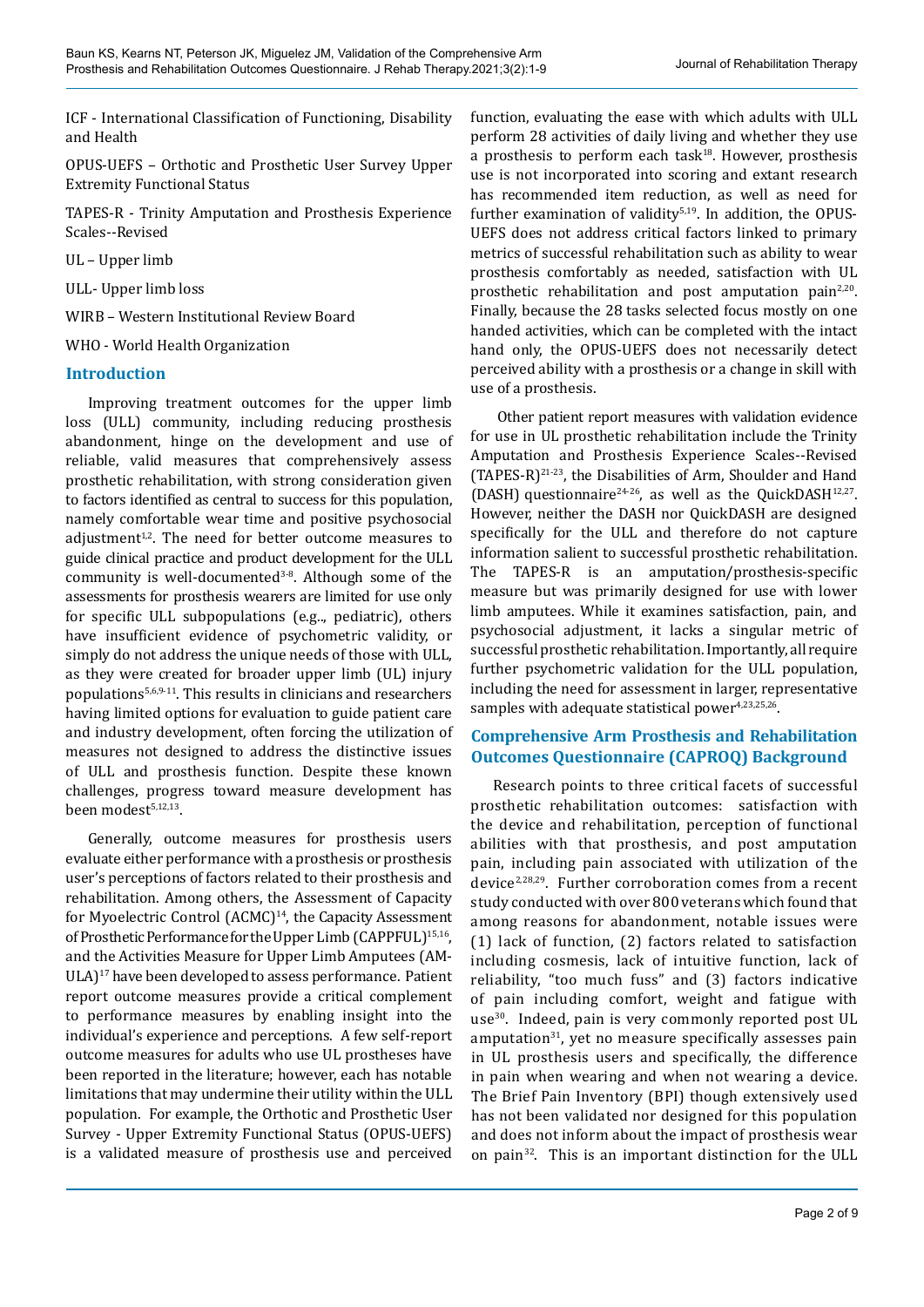community as wear and use of a prosthesis may in itself impact pain $33$ .

The Comprehensive Arm Prosthesis and Rehabilitation Outcomes Questionnaire (CAPROQ) was developed to address these three key factors, providing both usable subscales and a single patient report metric of prosthetic rehabilitation outcomes based on subsection scores. More specifically, CAPROQ distinguishes itself in evaluating not only satisfaction with a prosthesis, but also satisfaction with broader elements of rehabilitation, perceived function in tasks that require the affected limb (unilateral and bilateral), and pain – both when wearing and when not wearing a prosthesis. The CAPROQ, therefore, improves upon existing measures in two primary ways. First, the CAPROQ is exclusively designed for the adult ULL community and empirical evaluation of psychometric properties (as described in this paper) is conducted with a nationwide, large, and representative sample from this community [demographics are listed in table 1]. Second, the CAPROQ is designed to comprehensively evaluate three empirically-derived domains related to successful rehabilitation outcomes (i.e., length of time the prosthesis

**Table 1:** Sociodemographic and Device-Related Characteristics of Sample

| <b>Variables</b>                 | <b>Descriptive Information</b> |  |  |
|----------------------------------|--------------------------------|--|--|
| Age                              | $45.70 \pm 14.93$              |  |  |
| Gender                           |                                |  |  |
| Male                             | 160 (66.7%)                    |  |  |
| Female                           | 80 (33.3%)                     |  |  |
| Education <sup>a</sup>           |                                |  |  |
| Less than high school            | 7(2.9%)                        |  |  |
| High school                      | 41 (17.1%)                     |  |  |
| Some college                     | 55 (22.9%)                     |  |  |
| Associate degree                 | 26 (10.8%)                     |  |  |
| Bachelor degree                  | 58 (24.2%)                     |  |  |
| Postgraduate degree              | 27 (11.3%)                     |  |  |
| <b>Amputation Etiology</b>       |                                |  |  |
| Trauma                           | 171 (71.3%)                    |  |  |
| Congenital                       | 47 (19.6%)                     |  |  |
| <b>Disease</b>                   | 12 (5.0%)                      |  |  |
| <b>Years with Device</b>         |                                |  |  |
| 5 years or less                  | 148 (61.6%)                    |  |  |
| 5-10 years                       | 35 (14.6%)                     |  |  |
| $11-15$ years                    | 12 (5.0%)                      |  |  |
| $16-20$ years                    | 3(1.3%)                        |  |  |
| 21 or more years                 | 42 (17.6%)                     |  |  |
| Amputation Side <sup>b</sup>     |                                |  |  |
| Right                            | 94 (39.2%)                     |  |  |
| Left                             | 110 (45.8%)                    |  |  |
| <b>Both</b>                      | 20 (8.3%)                      |  |  |
| Average device wear time (hours) | $7.79 \pm 4.89$                |  |  |

Notes. Data presented as  $n$  (%) and M  $\pm$  SD. a Data were missing for 8 participants (3.3%). b Data were missing for 16 participants (6.7%). can be worn comfortably and positive psychosocial adjustment) : (1) satisfaction with their prosthesis and rehabilitation (e.g., comfort, appearance, knowledge of how to use it); (2) perceived function (e.g., ability to perform self-care tasks); and (3) pain both when wearing and when not wearing the prosthesis (e.g., residual limb pain, phantom limb pain). Description of all elements evaluated in these domains can be found in table 2. The CAPROQ aims to comprehensively, yet concisely, evaluate these key patient-reported factors within a single measure to effectively guide individual patient care, assess care model effectiveness, and inform component selection and development for the ULL community. This initial psychometric study will describe the development of the measure and evaluate the factor structure, reliability (i.e., internal consistency), and validity (i.e., concurrent, known group) of the CAPROQ.

**Table 2:** CAPROQ Items and Factor Loadings from Confirmatory Factor Analysis

|                                | <b>CAPROQ Subscales</b> |                                        |      |  |
|--------------------------------|-------------------------|----------------------------------------|------|--|
| <b>CAPROQ Items</b>            | <b>Satisfaction</b>     | <b>Perceived</b><br><b>Functioning</b> | Pain |  |
| Satisfied with                 |                         |                                        |      |  |
| comfort                        | .871                    |                                        |      |  |
| predictability                 | .839                    |                                        |      |  |
| appearance                     | .722                    |                                        |      |  |
| functionality                  | .904                    |                                        |      |  |
| suiting your lifestyle         | .863                    |                                        |      |  |
| total                          | .913                    |                                        |      |  |
| knowledge of how to use        | .623                    |                                        |      |  |
| effort required to operate     | .824                    |                                        |      |  |
| How easily can you             |                         |                                        |      |  |
| open a card size envelope      |                         | .853                                   |      |  |
| open a bag of chips            |                         | .791                                   |      |  |
| open a jar                     |                         | .794                                   |      |  |
| zip up a jacket                |                         | .800                                   |      |  |
| remove a credit card           |                         | .718                                   |      |  |
| put on a baseball cap          |                         | .572                                   |      |  |
| place a box on shelf           |                         | .712                                   |      |  |
| place a coat on hanger         |                         | .860                                   |      |  |
| put on socks                   |                         | .743                                   |      |  |
| use dustpan and handbrush      |                         | .775                                   |      |  |
| Amount of with device on       |                         |                                        |      |  |
| phantom pain                   |                         |                                        | .442 |  |
| residual limb pain             |                         |                                        | .436 |  |
| numbness/pain in your back     |                         |                                        | .799 |  |
| numbness/pain in your neck     |                         |                                        | .834 |  |
| numbness/pain shoulder         |                         |                                        | .663 |  |
| without device on<br>Amount of |                         |                                        |      |  |
| phantom pain                   |                         |                                        | .447 |  |
| residual limb pain             |                         |                                        | .422 |  |
| numbness/pain in your back     |                         |                                        | .769 |  |
| numbness/pain in your neck     |                         |                                        | .823 |  |
| numbness/pain shoulder         |                         |                                        | .685 |  |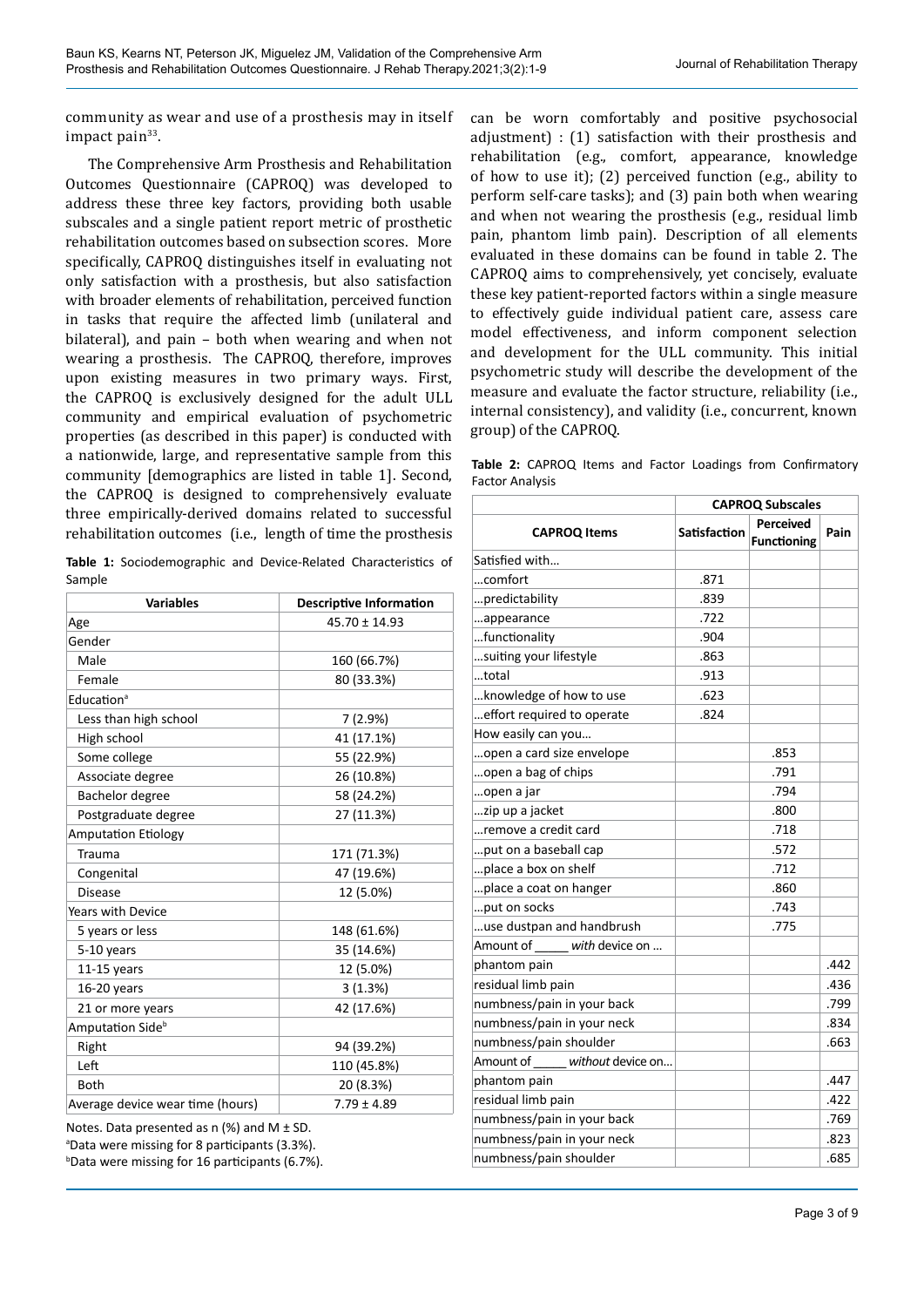### **Methods**

### **Framework Conceptualization and Instrument Development**

CAPROQ addresses activity and participation domains as described in the WHO ICF34. It also assesses environmental and personal factors related to the assessed health condition (ULL). These additional factors are important to address in this population to obtain a holistic assessment of patient function. The CAPROQ was developed using a cyclical and iterative process as described in the Food and Drug Administration's (FDA) Guidance for Industry on patient reported outcome measures<sup>35</sup>. Patient input and evaluation of the measure throughout its development were critical to this process. Additional important considerations included method of administration, appropriateness of the recall period, response options, patient burden, and administrator burden. The latter two factors are especially salient, as time and healthcare resources must be efficiently and effectively allocated.

#### **Initial Development and Description of Domains**

Development of the CAPROQ began with literature review and a conceptual framework generated by subject matter experts (i.e., occupational and physical therapists, UL prosthetic specialists). The need for concise, quantifiable subsections in the areas of satisfaction, perceived function in activities of daily living (ADL), and pain were identified from the extant prosthetic rehabilitation literature<sup>2,28,29</sup>, and questions were subsequently generated by occupational and physical therapists specializing in UL amputation and prosthetic rehabilitation, as well as psychometric researchers, using simple and easy-tounderstand wording (i.e., 8<sup>th</sup> grade reading level.)

#### **Revision of Measure**

The initial set of 86 questions were administered to a group of 43 ULL patient volunteers. A series of item reduction analyses (e.g., exploratory factor analysis [EFA], reliability analyses evaluating Cronbach's alpha) and an expert panel of occupational and physical therapists aided in narrowing of items to 8 satisfaction, 10 perceived functioning, and 10 pain questions for inclusion in the validation study of the CAPROQ. Item removal was based primarily on two factors: representativeness of items (from EFA) and utility of items. For example, for satisfaction questions, if items were identified as redundant (e.g., satisfaction with "color" and satisfaction with total "appearance"), the broader, more general question was retained. For perceived functioning, items that correlated most strongly with the overall construct were retained, while those showing weaker association were eliminated. For pain, items pertaining primarily to the trunk and affected side were retained.

## **CAPROQ Overview and Scoring**

*Satisfaction***.** The satisfaction questions ask about elements of the prosthesis and rehabilitation. Questions seek to explore patient's perceptions on prosthesis fit, function and esthetics; the prosthetic training they received; and their knowledge of how to operate their device. Sample items include, "*How satisfied are you with the functionality of your prosthesis?*" and "*How satisfied are you with your knowledge of how to use your prosthesis?*" Responses to eight items are given on a 10-point, Likert-type scale with descriptive anchors at 0 ("Very Dissatisfied") and 10 ("Very Satisfied"). Higher scores therefore indicate higher levels of overall satisfaction.

*Perceived functioning***.** The perceived functioning questions ask participants about their perceived ability to perform primarily bimanual tasks in various functional planes of movement —at transverse body midline, shoulder height, and foot level. Respondents are asked to rank how easy it is to complete a task based on their performance using only their upper limbs (with or without prosthesis, depending on fitting stage) over the past 30 days. Sample items include, "*open a card size envelope*" and "*zip up a jacket*." Responses to 10 items are given on a 10-point, Likert-type scale with descriptive anchors at 0 ("Unable") and 10 ("Very Easy"). Higher scores therefore indicate higher levels of overall perceived functioning.

*Pain*. The pain questions ask participants about phantom and residual limb pain, as well as neck, back and shoulder pain. Each question asks for pain level (a) when wearing a prosthesis and (b) when not wearing a prosthesis. Sample items include, "*phantom pain: pain that originates in the part of the limb that is no longer remaining*" and "*numbness or pain in your back*". Responses to 10 items are given on a 10-point, Likert-type scale with descriptive anchors at 0 ("No Pain") and 10 ("Extreme Pain"). To align with the directionality of scoring of the satisfaction and perceived functioning subscales, scoring is weighted in reverse (e.g.,  $0 = 10$ ,  $1 = 9$ , etc.). Thus, after reverse scoring, higher scores indicate less pain.

*Total CAPROQ score***.** A singular total CAPROQ score is derived by standardizing each of the CAPROQ subscales (i.e., for equal weighting) and summing these standardized scores together. Higher total scores on the CAPROQ indicate better rehabilitation outcomes and reflect the individual's perceived success with their prosthesis and rehabilitation; specifically, satisfaction with their prosthesis and rehabilitation, greater functional performance, and lesser pain.

#### **Procedures**

Participants were recruited through a combination of three methods: national email outreaches to persons with ULL from the researcher's client data base; small group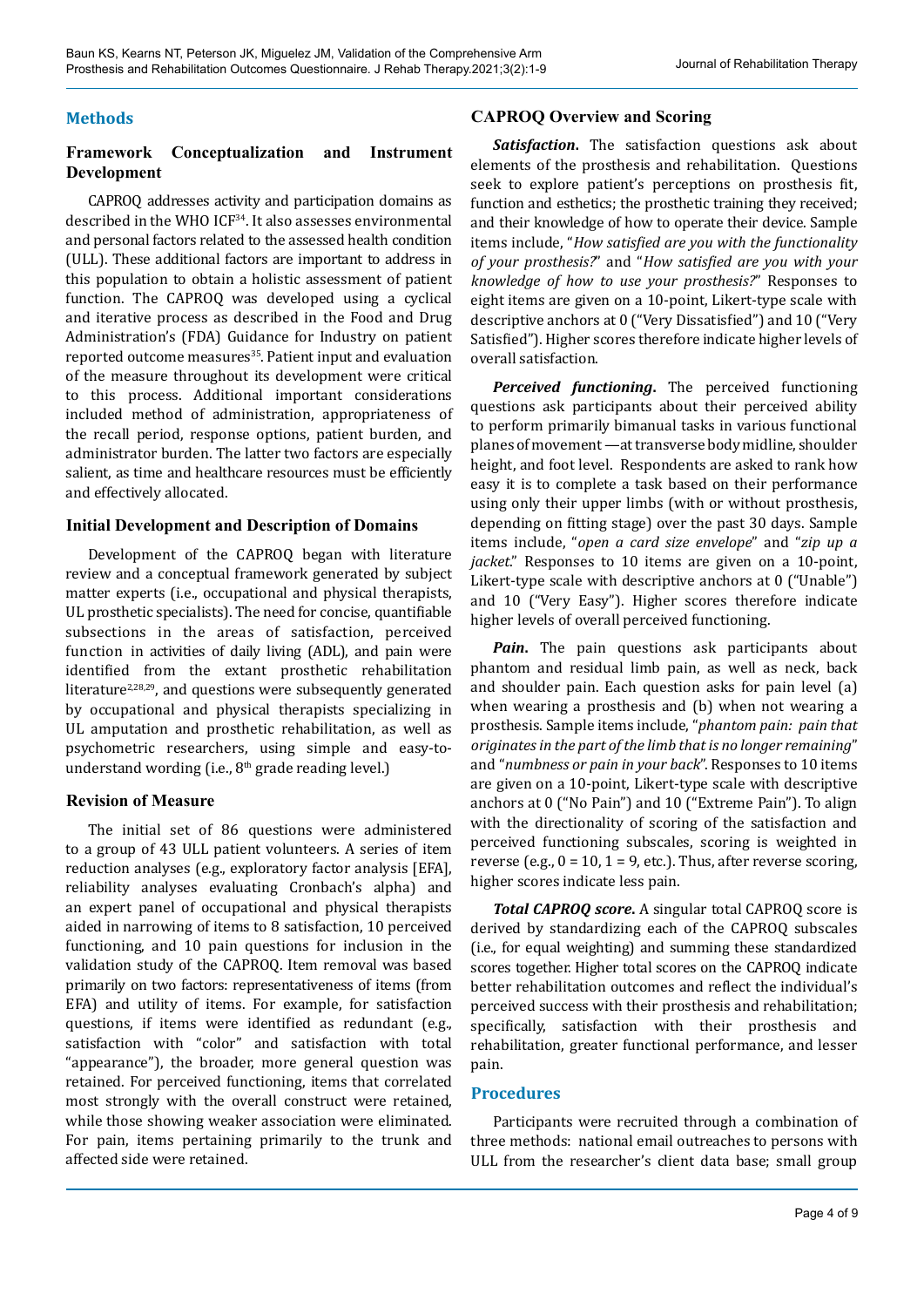and individual email outreach initiated by multiple site researchers/clinicians across the United States including Southwest, Northwest, Northeast and Midwest regions; and personal discussion at regularly scheduled prosthetic rehabilitation appointments with patients meeting study criteria. The study was approved by the Western Institutional Review Board (WIRB). Research began in July 2018 and concluded in March 2019. Participants had to meet the following inclusion criteria: have an UL amputation at any level, be at any stage of the prosthesis fitting process (initial fitting, definitive fitting, post definitive fitting), have any type of prosthesis (passive, body powered, electric, hybrid and/or activity specific), present with any type of amputation/limb loss etiology (disease, trauma, congenital), be able to understand study directions and content, and be between the ages of 18 and 95. Exclusion criteria included not having an amputation, not having a prosthesis, having any type of cognitive impairment that would preclude understanding of the study directions or content, being under age 18 or over 95. A total of 240 participants meeting provisional eligibility criteria were consecutively recruited and provided with the online survey consisting of the CAPROQ, the DASH, the Brief Pain Inventory Short Form (BPI), and the TAPES-R, presented sequentially in this order. More detailed descriptions of each measure can be found in Appendix A. Sections within the CAPROQ were also presented sequentially, however, questions within each CAPROQ subsection were presented in a randomized order. Of those that initiated the study, 210 individuals meeting inclusion criteria completed the CAPROQ, 201 completed the DASH, 189 completed the BPI, and 169 completed the TAPES-R. Demographics describing the study population can be found in table 1.

# **Data Analytic Plan**

The following goals were established to psychometrically assess the structure, reliability, and validity of the CAPROQ: (1) evaluate the CAPROQ higher-order structural model with confirmatory factor analysis (CFA); (2) evaluate internal consistency of the three CAPROQ subscales and total measure; (3) evaluate concurrent validity via zero-order correlations between the CAPROQ subscales and relevant measure, as well as between the total CAPROQ score and relevant prosthetic rehabilitation outcomes; and (4) known-group validity based on evaluation of the associations between the total CAPROQ score and two stages of prosthetic fitting (i.e., initial and definitive).

*Confirming Factor Structure***.** A CFA was fitted to confirm the 28-item, higher-order factor structure of the CAPROQ (i.e., item loading on three latent subscales, and those three latent subscales loading on singular, overarching CAPROQ factor). Given that measurement scales on each of the CAPROQ items comprised more than

five categories, the data were considered intervally-scaled for analyses. According to Hu and Bentler<sup>36</sup>, models with excellent fit have the following fit statistics: CFI and TLI ≥ 0.95 (0.90–0.94) and RMSEA and SRMR  $\leq$  0.06 (0.07–0.08). The parenthetical values listed above indicate adequate-togood model fit. Generally, RMSEA less than 0.06 indicate good fit, whereas RMSEA above that threshold, but less than 0.08, indicates medium but acceptable fit $37$ .

*Reliability and Validity***.** Cronbach's alpha coefficients were used to assess the internal consistency of the CAPROQ subscales and CAPROQ total score. For convergent validity of the subscales, zero-order Pearson correlation coefficients were used to assess associations between the CAPROQ satisfaction subscale and the satisfaction subscales of the TAPES-R; the CAPROQ perceived disability subscale and the total score on the DASH; and the CAPROQ pain subscale and the five primary pain indices on the BPI. For concurrent validity of the total measure, zero-order Pearson correlation coefficient evaluated the association between the CAPROQ total score and wear time (hours of comfortable wear time), TAPES general and social adjustment and TAPES adjustment to limitations and activity restrictions subscales. For known-group validity, an independent-samples t-test evaluated differences between CAPROQ total scores at two distinct fitting stages (i.e., initial versus definitive).

*Software and Data Management***.** Analyses of factor structure were conducted using *R* (version 4.0.2) statistical software. Descriptive statistics, reliability, and validity analyses were conducted using SPSS (Version 26.0). Zero-order correlation coefficients (*r*) and *p*-values were interpreted for significance and effect size in the convergent and concurrent validity analyses. Assumptions for each statistical analysis were checked and met (e.g., normality). Less than 0.03% of the data were missing. Therefore, maximum likelihood was used to handle missing data.

# **Results**

# **Confirming Factor Structure**

The CFA evidenced adequate-to-good fit to be retained as a reasonable model (CFI = .914; TFI = .905; RMSEA = .074; SRMR = .068). For the three CAPROQ subscales, all items indicated adequate-to-strong factor loading on each of the subscales: satisfaction (.623-.913); perceived functioning (.572-.860), and pain (.422-.834). Factor structure and loadings for the CFA model can be found in table 2. Correlations between subscales on the CAPROQ from the CFA are presented in table 3.

# **Reliability and Validity**

*Internal Consistency.* Internal consistency was assessed using Cronbach's alpha for each of the three factors on the CAPROQ. Internal consistencies for the CAPROQ subscales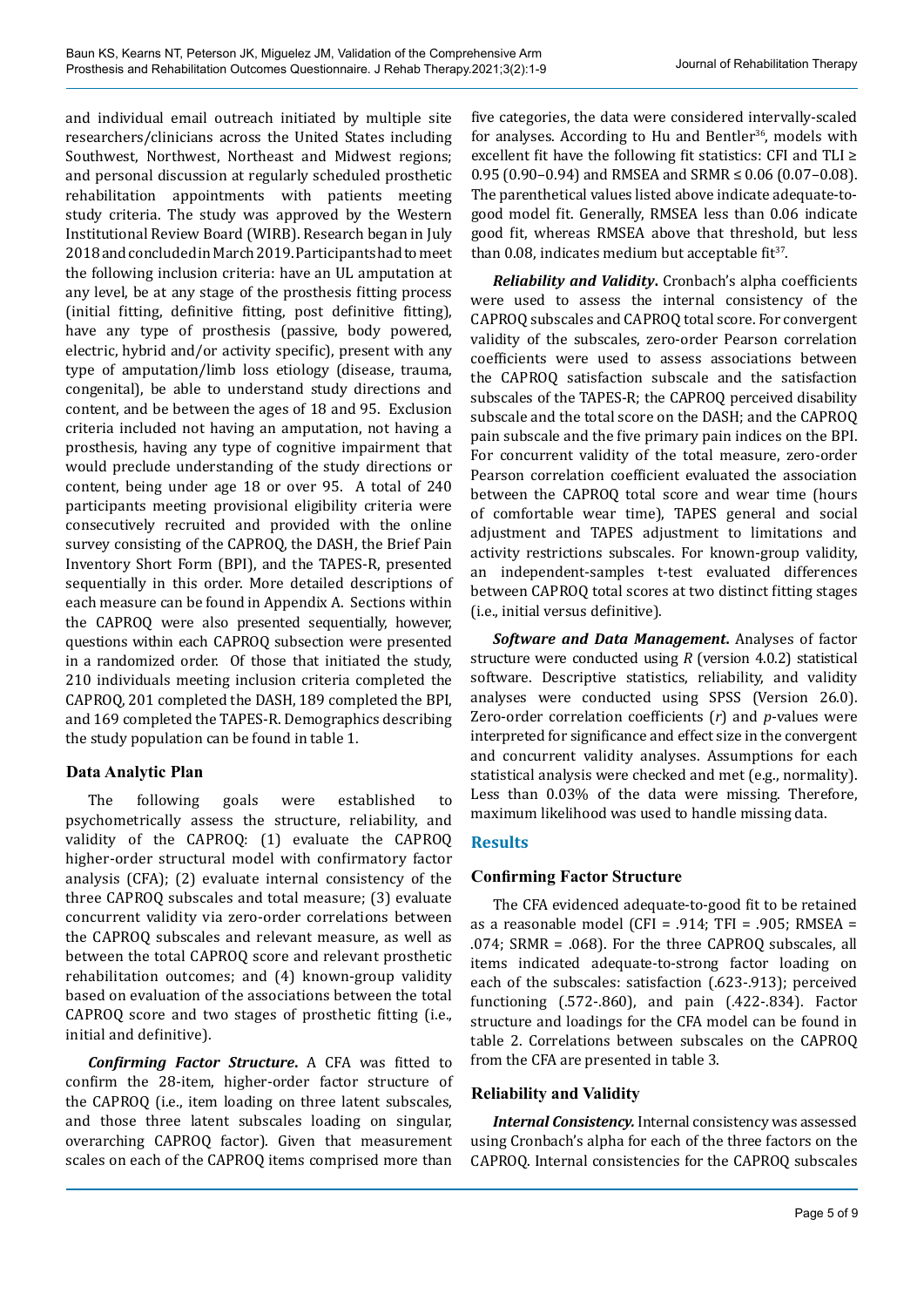|                       |        | Perceived<br>$ \textsf{Satisfactor} $ Functioning |   | Pain Cronbach's $\alpha$ |
|-----------------------|--------|---------------------------------------------------|---|--------------------------|
| Satisfaction          |        |                                                   |   | .949                     |
| Perceived Functioning | .479   | -                                                 |   | .932                     |
| Pain                  | $-175$ | $-.284$                                           | ٠ | .890                     |

were good-to-excellent, with alphas on the subscales ranging from .89 to .95. Internal consistency of the total measure was excellent with an alpha of .92. See table 3 for full results of internal consistency coefficients.

*Convergent Validity (Subscales).* Results of the convergent validity analyses for the CAPROQ satisfaction subscale indicated moderate-to-strong statistically significant associations between the CAPROQ and all satisfaction subscales on the TAPES-R, including esthetic satisfaction (*r* = .68) and functional satisfaction  $(r = .80)$ . Results of the convergent validity analyses for the CAPROQ perceived disability subscale indicated strong statistically significant association between the CAPROQ and the DASH total score (*r* = -.61). Lastly, results of the convergent validity analyses for the CAPROQ pain subscale indicated strong statistically significant association between the CAPROQ and all pain-related indices on the BPI, including worst pain in the past 24 hours  $(r = -.61)$ , least pain in the past 24 hours (*r* = -.53), average overall pain (*r* = -.63), current pain  $(r = -.61)$  and perceived pain interference with daily functioning  $(r = -.63)$ .

*Concurrent Validity (Total).* Results of the concurrent validity analyses for the CAPROQ total score indicated a moderate, statistically significant association between the CAPROQ total score and how many hours per day patients reported comfortable wear (*r* = .31). Results also indicated moderate-to-strong statistically significant associations between the CAPROQ total score and general adjustment (*r*  = .28), social adjustment (*r* = .27), adjustment to limitations (*r* = .51), and perceived activity restrictions (*r* = -.34) related to their prothesis.

*Known-Group Validity (Total).* Result of the knowngroup validity analyses indicated that patients in initial stage of fitting (*M* = 68.08) score significantly lower in the CAPROQ than patients at the later, definitive stage of fitting (*M* = 78.94), *t*(45) = 2.62, *p* = .012).

#### **Discussion**

The adult ULL community is a unique population for whom outcome measure development continues to be needed. The importance of appropriate device selection, fit and training in reducing device abandonment and improving rehabilitation outcomes, necessitates developing reliable and valid measures that capture comprehensive data to guide clinical care as well

as industry research<sup>2</sup>. Considering the complexity in adequately predicting these critical rehabilitation outcomes (i.e., considerations relating to multiple domains in the WHO classification of function, disability, and health<sup>34</sup>, complete yet concise instruments are required to adequately capture patient experiences<sup>35</sup>. Currently available self-report measures are lacking in either comprehensiveness (i.e., the OPUS-UEFS designed to only assess perceived function and prosthesis use) or were intended for broader patient populations (i.e., the DASH designed for various UL musculoskeletal disorders, the TAPES-R designed primarily for lower limb amputations). Furthermore, validation studies of these self-report outcome measures lack sufficient sample size for strong empirical validation with the ULL population<sup>5,6,23,26</sup>. The CAPROQ, having been studied with over 200 individuals nationwide with UL amputation, fills the need for a reliable and psychometrically valid, multi-faceted assessment that captures a comprehensive yet concise (i.e., 10 items or less for each subscale) reflection of the patient's perceived prosthetic and rehabilitation outcomes in a single metric.

Importantly, psychometric evaluation of the CAPROQ provides evidence for the higher-order (three-factor) structure of the measure; indicates good internal consistency across subscales; demonstrates good convergent validity between subscales and established measures of prosthetic satisfaction, perceived function, and several clinically relevant pain indices (e.g., general pain, pain interference). The total CAPROQ score demonstrates concurrent validity with the critical metric of rehabilitation success (i.e., prothesis-related wear time and psychosocial functioning); and indicates known-group validity between the total CAPROQ score and distinct prosthetic fitting stages.

There are two primary advantages of the CAPROQ over existing measures in the field. First, the CAPROQ was designed specifically for use among adults with ULL, regardless of the individual's prosthetic device fitting stage, UL prosthetic device(s) or level of UL amputation. Second, the CAPROQ is designed to assess three critical domains related to UL prosthetic use in a singular, comprehensive measure with easy-tounderstand questions and straight-forward scoring and interpretation of total scores. This information may be useful in highlighting areas that need improvement through prosthetic modification, prosthetic training, or therapeutic intervention. Furthermore, it may highlight strengths and weaknesses of various prostheses and prosthetic components for prescriptive decisions, provide prosthetic component justification and illuminate future development needs.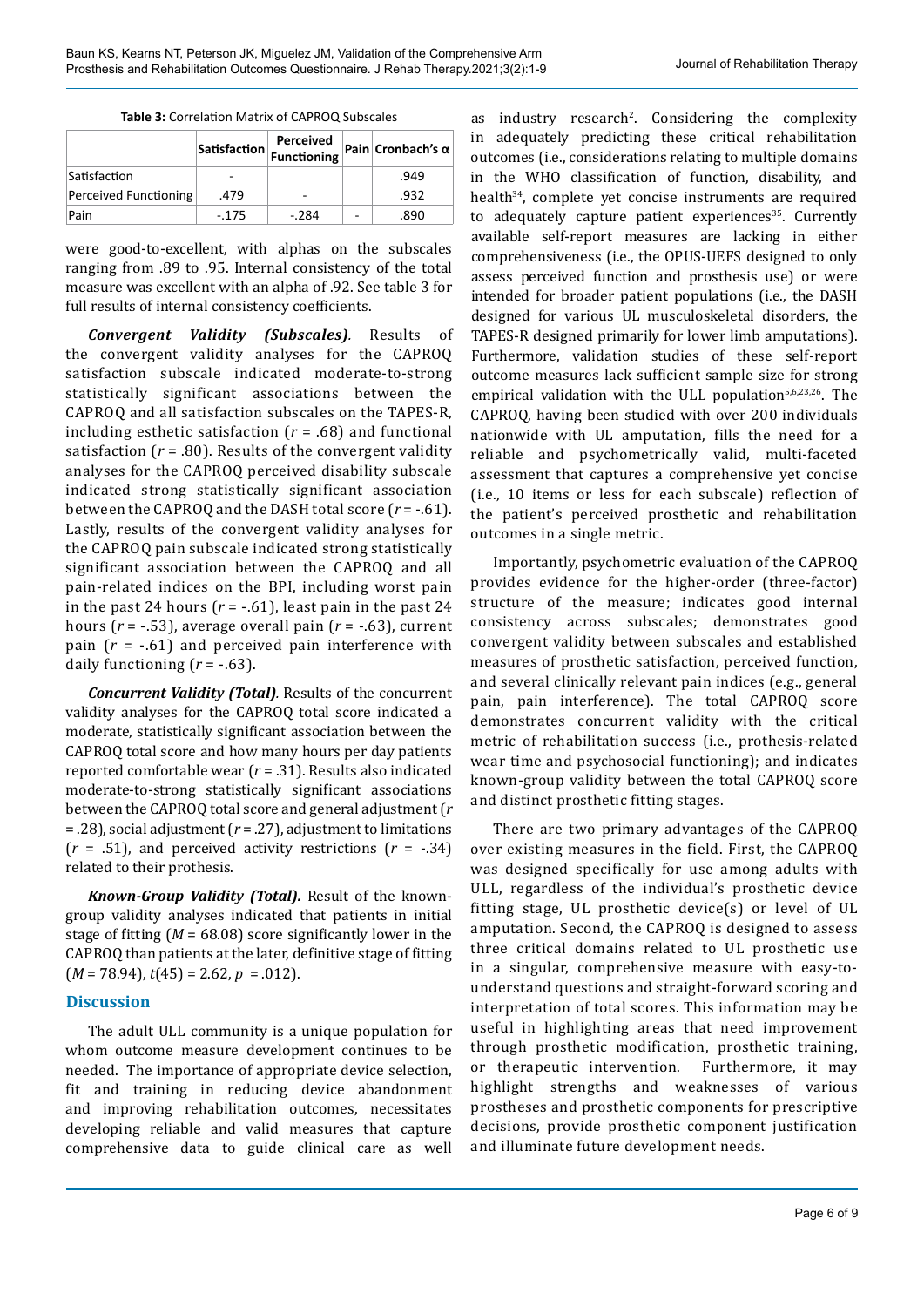#### **Limitations**

Findings from the current study should be considered in light of several limitations. First, although items with factor loadings greater than .40 are generally retained  $38-40$ , the phantom and residual limb pain items did have lesser factor loadings than the other items on the pain domain. Future work is needed to replicate and confirm the validity of the CAPROQ factor structure. Second, despite the CAPROQ being designed to evaluate patients prior to prosthesis fitting in areas of perceived function and pain when not wearing a prosthesis, validation of these subsections at this stage of care was not included in this validation study. Lastly, the current study consists entirely of cross-sectional data. As such, further psychometric evaluation utilizing larger samples and longitudinal designs is needed in order to establish testretest reliability, minimal detectable/clinical change, and, eventually, to establish norms on the CAPROQ for different levels of amputation.

#### **Conclusion**

The CAPROQ is a patient reported outcome measure designed specifically for the adult ULL community and can be administered throughout the continuum of care to assess patient perception of outcomes related to post amputation rehabilitation and prosthetic intervention. The CAPROQ is designed to balance comprehensiveness (i.e., evaluation of three domains empirically-related to UL rehabilitation outcomes – satisfaction with the prosthesis, perception of function, and pain when wearing and not wearing a prosthesis) and conciseness; indeed, patient and administrator burden is relatively low with average administration time requiring approximately 30 minutes. Initial psychometric evaluation indicates good-to-excellent internal consistency, convergent validity of CAPROQ subscales with other established measures, concurrent validity of the CAPROQ total score with other established measures of successful prosthetic rehabilitation and known group validity between stage of prosthetic fitting. As such, the CAPROQ may provide an excellent complement to performance-based measures (e.g., CAPPFUL15) for capturing a holistic assessment of patients presenting with ULL that may help improve patient outcomes: guide patient care, reduce device abandonment, inform future prosthesis selection and product development.

#### **Acknowledgments**

These data and findings have not been previous presented. This research did not receive any specific grant from funding agencies in the public, commercial, or notfor-profit sectors.

#### **Disclosure of Interest**

We certify that we have affiliations with or financial

involvement (eg, employment, consultancies, honoraria, stock ownership or options, expert testimony, grants and patents received or pending, royalties) with an organization or entity with a financial interest in, or financial conflict with, the subject matter or materials discussed in the manuscript AND all such affiliations and involvements are disclosed. Nathan Kearns received personal fees from Advanced Arm Dynamics, both during the conduct of the study and outside the submitted work. Nathan Kearns was partially funded by the National Institute on Alcohol Abuse and Alcoholism (F31AA027142) and the National Institute on Drug Abuse (T32DA016184). These funding sources had no direct role/influence in the development, analysis, and/or dissemination of this paper. Kerstin Baun, Jennifer Peterson, John Miguelez are salaried employees of Advanced Arm Dynamics, outside the submitted work.

#### **References**

- 1. NiMhurchadha S, Gallagher P, MacLachlan M, Wegener ST. Identifying successful outcomes and important factors to consider in upper limb amputation rehabilitation: an international web-based Delphi survey. Disability and Rehabilitation. 2013;35(20):1726-33.
- 2. Biddiss E., Chau T, Upper-limb prosthetics: Critical factors in device abandonment. Am J Phys Med Rehabil. 2007; 86(12):977-87.
- 3. Wang S, Hsu CJ, Trent L, Ryan T, Kearns NT, Civillico EF, Kontson KL. Evaluation of performance-based outcome measures for the upper limb: a comprehensive narrative review. PM&R. 2018 Sep 1;10(9):951-62.
- 4. Wright V. Prosthetic outcome measures for use with upper limb amputees: A systematic review of the peer-reviewed literature, 1970 to 2009. JPO: Journal of Prosthetics and Orthotics. 2009 Oct 1;21(9):P3-63.
- 5. Burger H, Franchignoni F, Heinemann AW, Kotnik S, Giordano A. Validation of the orthotics and prosthetics user survey upper extremity functional status module in people with unilateral upper limb amputation. Journal of rehabilitation medicine. 2008 May 5;40(5):393-9.
- 6. Resnik, L; Borgia, M. Reliability and validity of outcome measures for upper limb amputation. Journal of Prosthetics and Orthotics, 2012; 24:192-201.
- 7. Hill W, Kyberd P, Hermansson LN, Hubbard S, Stavdahl Ø, Swanson S. Upper limb prosthetic outcome measures (ULPOM): a working group and their findings. JPO: Journal of Prosthetics and Orthotics. 2009 Oct 1;21(9):P69-82.
- 8. Roach KE. Measurement of health outcomes: reliability, validity and responsiveness. JPO: Journal of Prosthetics and Orthotics. 2006 Jan 1;18(6):P8-12.
- 9. Hill W, Stavdahl Ø, Hermansson LN, Kyberd P, Swanson S, Hubbard S. Functional outcomes in the WHO-ICF model: establishment of the upper limb prosthetic outcome measures group. JPO: Journal of Prosthetics and Orthotics. 2009 Apr 1;21(2):115-9.
- 10. Hubbard S. Pediatric upper limb outcome measurement. JPO: Journal of Prosthetics and Orthotics. 2009 Oct 1;21(9):P64-8.
- 11. Miller LA, Swanson S. Summary and recommendations of the academy's state of the science conference on upper limb prosthetic outcome measures. JPO: Journal of Prosthetics and Orthotics. 2009 Oct 1;21(9):P83-9.
- 12. Resnik L, Borgia M. Reliability, validity, and responsiveness of the QuickDASH in patients with upper limb amputation. Archives of physical medicine and rehabilitation. 2015 Sep 1;96(9):1676-83.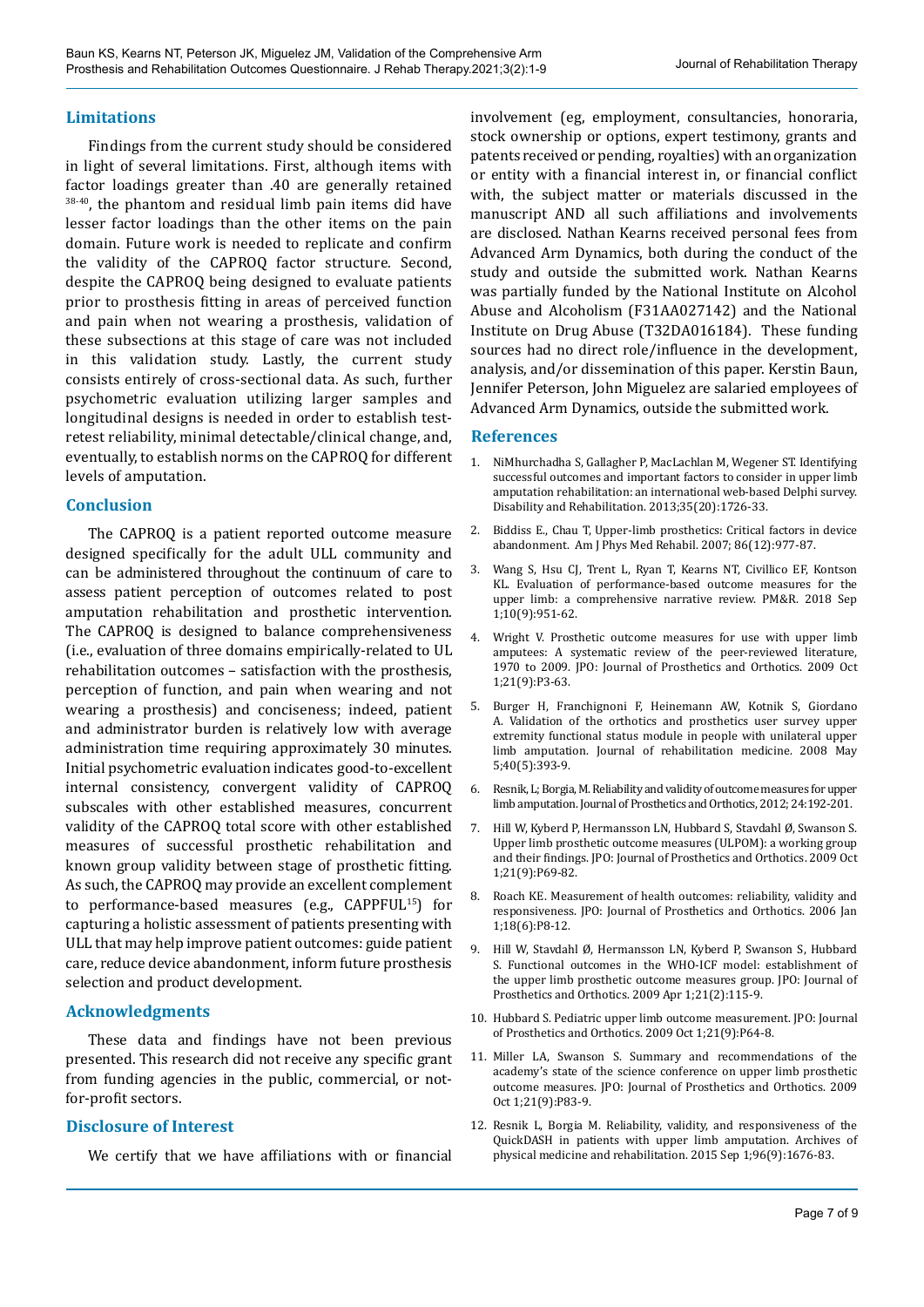- 13. Resnik L, Borgia M, Silver B, Cancio J. Systematic review of measures of impairment and activity limitation for persons with upper limb trauma and amputation. Archives of physical medicine and rehabilitation. 2017 Sep 1;98(9):1863-92.
- 14. Hermansson LM, Fisher AG, Bernspång B, Eliasson AC. Assessment of capacity for myoelectric control: a new Rasch-built measure of prosthetic hand control. Journal of rehabilitation medicine. 2005;37(3):166-71.
- 15. Kearns NT, Peterson JK, Walters LS, Jackson WT, Miguelez JM, Ryan T. Development and Psychometric Validation of Capacity Assessment of Prosthetic Performance for the Upper Limb (CAPPFUL). Archives of physical medicine and rehabilitation. 2018 Sep 1;99(9):1789-97.
- 16. Boyle A, Prejean B, Ruhde L, Pool K, Bollinger C, Miguelez J, Conyers D, Ryan T, Kontson KL. Capacity Assessment of Prosthetic Performance for the Upper Limb (CAPPFUL): Characterization of Normative Kinematics and Performance. PM&R. 2020 Jan 23.
- 17. Resnik L, Adams L, Borgia M, Delikat J, Disla R, Ebner C, Walters LS. Development and evaluation of the activities measure for upper limb amputees. Archives of physical medicine and rehabilitation. 2013 Mar 1;94(3):488-94.
- 18. Heinemann AW, Bode RK, O'Reilly C. Development and measurement properties of the Orthotics and Prosthetics Users' Survey (OPUS): a comprehensive set of clinical outcome instruments. Prosthetics and Orthotics International. 2003, 27:191-206.
- 19. Jarl GM, Heinemann AW, Hermansson LMN. Validity evidence for a modified version of the Orthotics and Prosthetics Users' Survey. Disability and Rehabilitation: Assistive Technology. 2012; 7(6):469-478.
- 20. Jang CH, Yang HS, Yang HE, Lee SY, Kwon JW, Yun BD, Choi JY, Kim SN, Jeong HW. A survey on activities of daily living and occupations of upper extremity amputees. Annals of rehabilitation medicine. 2011 Dec;35(6):907.
- 21. Gallagher P, MacLachlan M. Development and psychometric evaluation of the Trinity Amputation and Prosthesis Experience Scales (TAPES). Rehabilitation Psychology. 2000 May;45(2):130.
- 22. Gallagher P, Franchignoni F, Giordano A, MacLachlan M. Trinity amputation and prosthesis experience scales: a psychometric assessment using classical test theory and rasch analysis. American journal of physical medicine & rehabilitation. 2010 Jun 1;89(6):487-96.
- 23. Desmond DM, MacLachlan M. Factor structure of the Trinity Amputation and Prosthesis Experience Scales (TAPES) with individuals with acquired upper limb amputations. American journal of physical medicine & rehabilitation. 2005 Jul 1;84(7):506-13.
- 24. Hudak PL, Amadio PC, Bombardier C, Beaton D, Cole D, Davis A, Hawker G, Katz JN, Makela M, Marx RG, Punnett L. Development of an upper extremity outcome measure: the DASH (disabilities of the arm, shoulder, and head). American journal of industrial medicine. 1996 Jun;29(6):602-8.
- 25. Østlie K, Franklin RJ, Skjeldal OH, Skrondal A, Magnus P. Assessing physical function in adult acquired major upper-limb amputees by combining the Disabilities of the Arm, Shoulder and Hand (DASH) Outcome Questionnaire and clinical examination. Archives of physical medicine and rehabilitation. 2011 Oct 1;92(10):1636-45.
- 26. Davidson J. A comparison of upper limb amputees and patients with upper limb injuries using the Disability of the Arm, Shoulder and Hand (DASH). Disabil Rehabil 2004;26:917-23.
- 27. Gummesson C, Ward MM, Atroshi I. The shortened disabilities of the arm, shoulder and hand questionnaire (Quick DASH): validity and reliability based on responses within the full-length DASH. BMC musculoskeletal disorders. 2006 Dec 1;7(1):44.
- 28. Yamamoto M, Chung KC, Sterbenz J, Shauver MJ, Tanaka H, Nakamura T, Oba J, Chin T, Hirata H. Cross-sectional International Multicenter Study on Quality of Life and Reasons for Abandonment of Upper Limb Prostheses. Plastic and Reconstructive Surgery Global Open. 2019 May;7(5).
- 29. Ritchie S, Wiggins S, Sanford A. Perceptions of cosmesis and function in adults with upper limb prostheses: a systematic literature review. Prosthetics and orthotics international. 2011 Dec;35(4):332-41.
- 30. Resnik L, Ekerholm S, Borgia M, Clark MA. A national study of Veterans with major upper limb amputation: Survey methods, participants, and summary findings. PloS one. 2019;14(3).
- 31. Hanley MA, Ehde DM, Jensen M, Czerniecki J, Smith D, Robinson LR. Chronic Pain Associated with Upper-Limb Loss. Am. J Phys Med Rehabil. 2009; 88(9):742-779.
- 32. Keller S, Bann CM, Dodd SL, Schein J, Mendoza TR, Cleeland CS. Validity of the brief pain inventory for use in documenting the outcomes of patients with noncancer pain. The Clinical journal of pain. 2004 Sep 1;20(5):309-18.
- 33. Lotze M, Grodd W, Birbaumer N, Erb M, Huse E, Flor H. Does use of a myoelectric prosthesis prevent cortical reorganization and phantom limb pain? Nat Neurosci. 1999; 2(6):501–2.
- 34. World Health Organization. ICF training Beginner's Guide. 2002 [cited; Available from: [http://www.who.int/classifications/icf/](http://www.who.int/classifications/icf/training/icfbeginnersguide.pdf) [training/icfbeginnersguide.pdf\]](http://www.who.int/classifications/icf/training/icfbeginnersguide.pdf)
- 35. U.S. Department of Health and Human Services, Food and Drug Administration. Guidance for industry: patient-reported outcome measures: use in medical product development to support labeling claims: draft guidance. Health and Quality of Life Outcomes. 2009 Dec. <https://www.fda.gov/downloads/drugs/guidances/ucm193282.pdf> <https://www.fda.gov/media/77832/download>
- 36. Hu LT, Bentler PM. Cutoff criteria for fit indexes in covariance structure analysis: Conventional criteria versus new alternatives. Structural equation modeling: a multidisciplinary journal. 1999 Jan 1;6(1):1-55.
- 37. Browne MW, Cudeck R. Alternative ways of assessing model fit. Sociological methods & research. 1992 Nov;21(2):230-58.
- 38. Li CH. Confirmatory factor analysis with ordinal data: Comparing robust maximum likelihood and diagonally weighted least squares. Behavior research methods. 2016 Sep 1;48(3):936-49.
- 39. Gunzler DD, Morris N. A tutorial on structural equation modeling for analysis of overlapping symptoms in co-occurring conditions using MPlus. Statistics in medicine. 2015 Oct 30;34(24):3246-80.
- 40. Manly BFJ. Factor analysis. In: Manly BFJ, ed. Multivariate statistical methods. A primer. London, United Kingdom: Chapman & Hall, 1994:93–106.